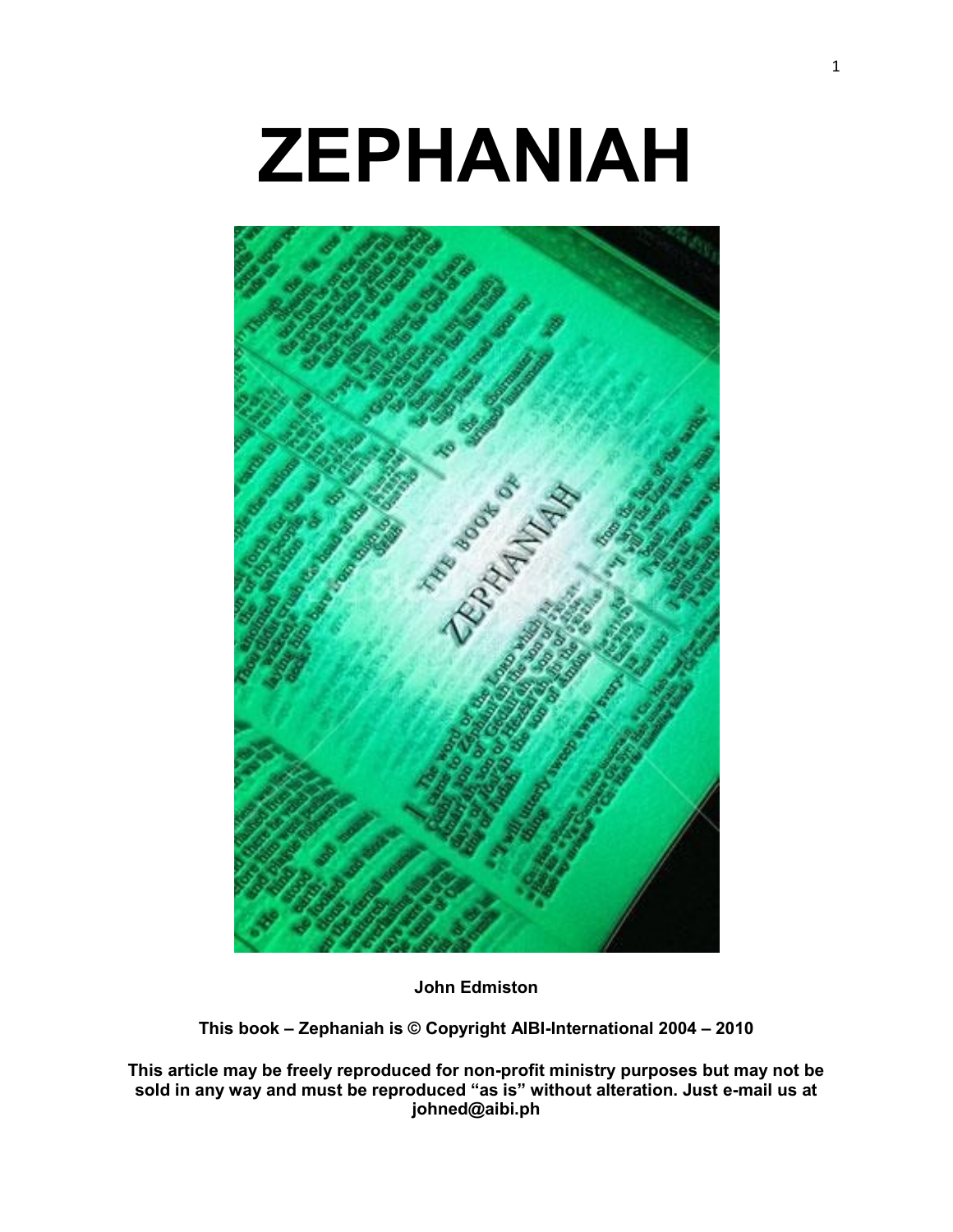## **Table of Contents**

| Zephaniah 1:1-6   | 3  |
|-------------------|----|
| Zephaniah 1:7-18  | 5  |
| Zephaniah 2:1-7   | 7  |
| Zephaniah 2:8-15  | 8  |
| Zephaniah 3:1-10  | 11 |
| Zephaniah 3:11-20 | 13 |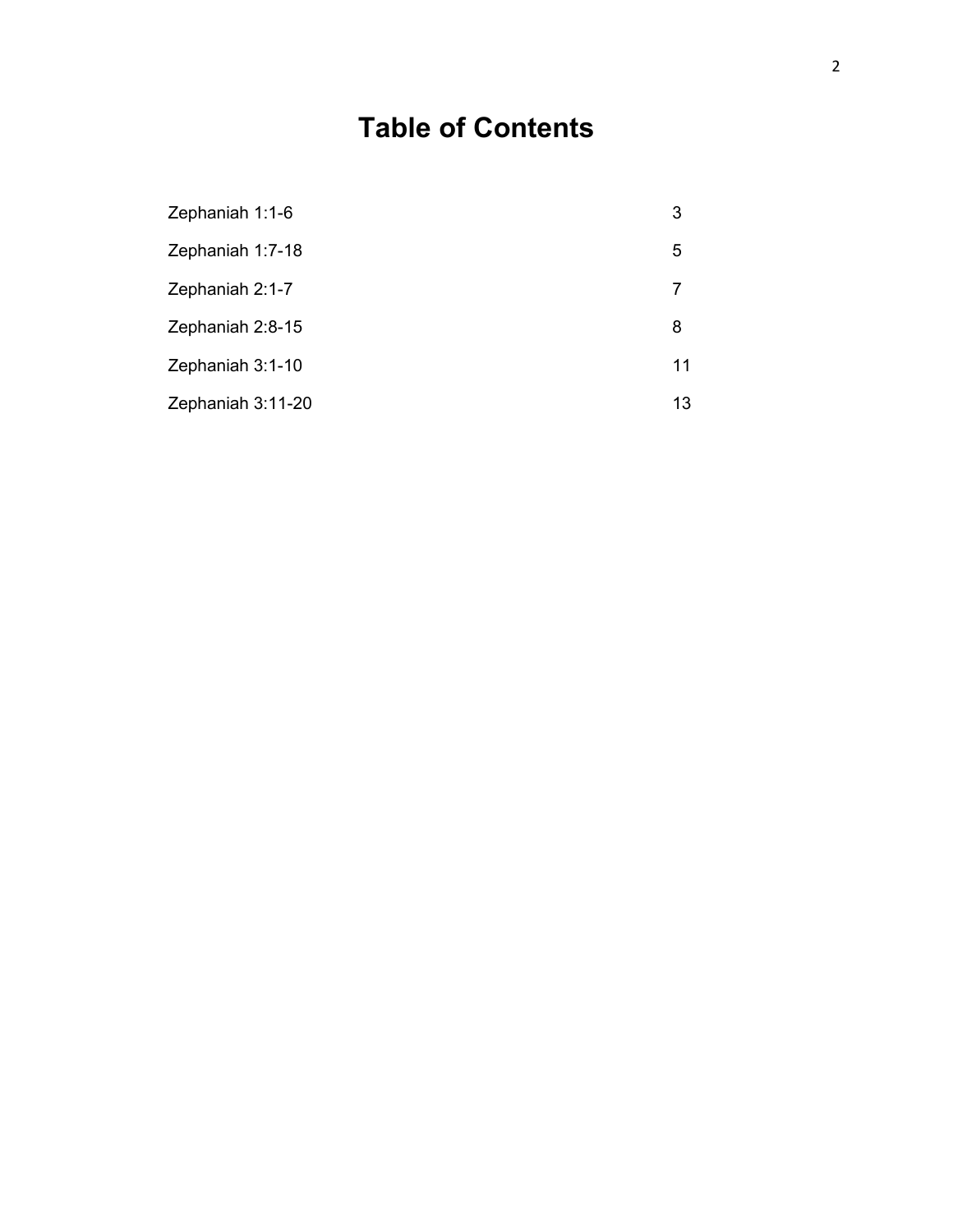#### **Zephaniah 1:1-6**

The word of Jehovah which came unto Zephaniah the son of Cushi, the son of Gedaliah, the son of Amariah, the son of Hezekiah, in the days of Josiah the son of Amon, king of Judah. (2) I will utterly consume all things from off the face of the ground, saith Jehovah. (3) I will consume man and beast; I will consume the birds of the heavens, and the fishes of the sea, and the stumbling blocks with the wicked; and I will cut off man from off the face of the ground, saith Jehovah. (4) And I will stretch out my hand upon Judah, and upon all the inhabitants of Jerusalem; and I will cut off the remnant of Baal from this place, and the name of the Chemarim with the priests; (5) and them that worship the host of heaven upon the housetops; and them that worship, that swear to Jehovah and swear by Malcam; (6) and them that are turned back from following Jehovah; and those that have not sought Jehovah, nor inquired after him.

Zephaniah is an Old Testament prophet who prophesied during the reign of Josiah in the  $7<sup>th</sup>$ century BC (639-608 BC). Like many prophets his prophecies have multiple fulfillments –an immediate on in the time of the prophet or soon after – and a distant one fulfilled in Christ and / or the Second Coming. As we study this short series in Zephaniah we will mainly focus on the fulfillment in the Second Coming and issues of general theological application to readers today.

In Zephaniah we see God acting to finally break the power of evil - and then to renew Creation and the people of God. Buddhists, Hindus and Christian Scientists and others claim that evil is not real and is fact an illusion. However Christianity states that it is real, but it is temporary. God took evil seriously and planned the incarnation, the cross and the resurrection to deal with it. This age is "the present evil age" and it will end with the return of the Lord when a new age called "the renewal of all things" will begin. Evil will pass away, it will not last, there will be a final day of reckoning when evil will cease for all eternity and never recur - so that only a world that is only good and loving and true will remain.

But evil will not just vanish, evil is violent by nature and puts up a fight –and it will be a big fight, one that will lead to the end of the world. Zephaniah looks ahead to this day, the "Day of the Lord" and paints the picture for us. "I will utterly consume all things from off the face of the ground, saith Jehovah. (3) I will consume man and beast; I will consume the birds of the heavens, and the fishes of the sea, and the stumbling blocks with the wicked; and I will cut off man from off the face of the ground, saith Jehovah."

#### **God's anger will be principled focused on:**

Idolaters and fertility worshippers: "I will cut off the remnant of Baal from this place"

False Ascetics: "and the name of the Chemarim (idolatrous ascetic priests) with the priests;"

Astrologers: "and them that worship the host of heaven upon the housetops;"

Double-minded - mixing Yahweh worship with pagan worship: "and them that worship, that swear to Jehovah and swear by Malcam;"

Apostates: "and them that are turned back from following Jehovah"

Unbelievers: "and those that have not sought Jehovah, nor inquired after him."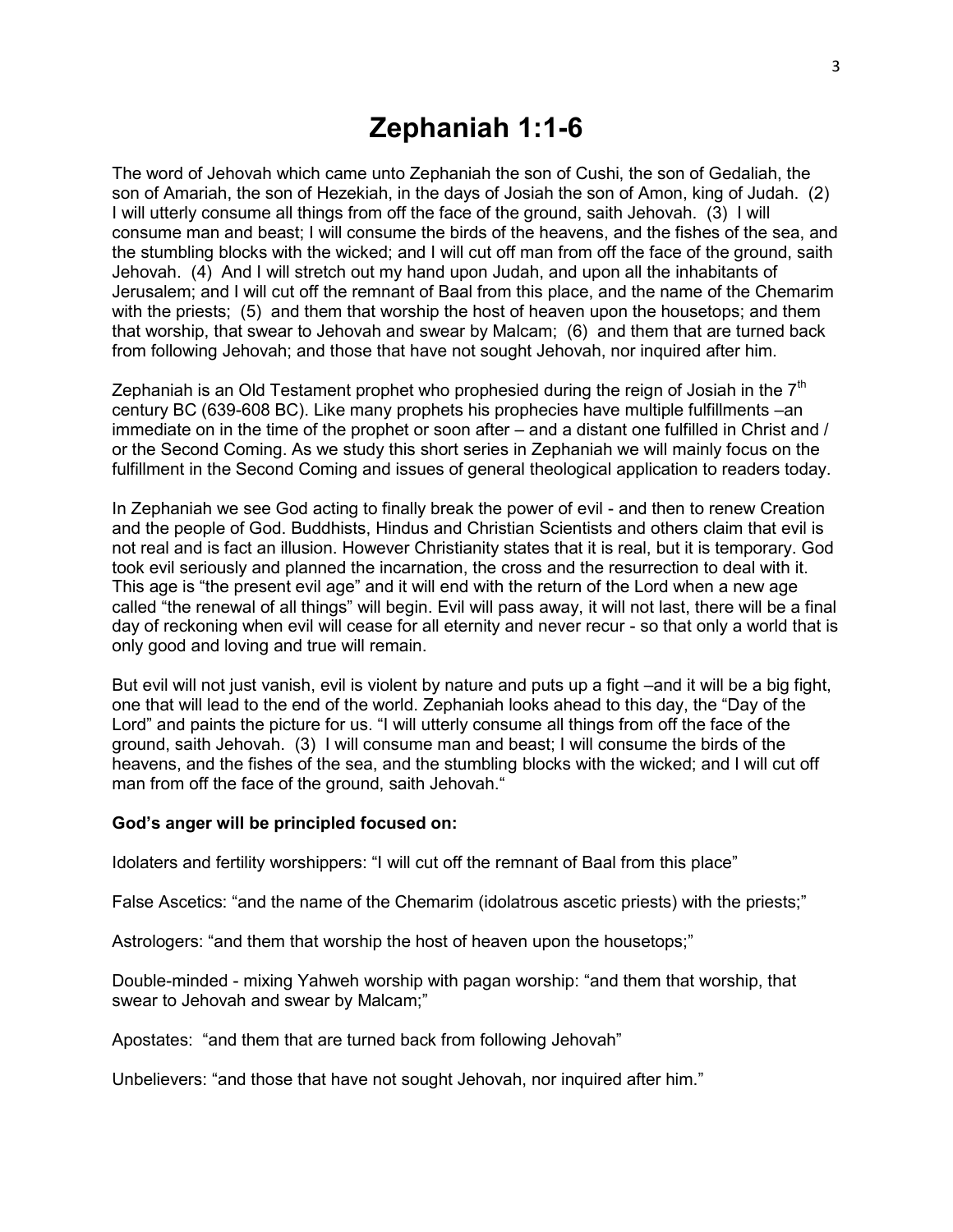Everyone will be required to worship the True God – Yahweh, the Creator of Heaven and Earth.

A very similar message is found in the proclamation of one of the three messenger angels in Revelation: Revelation 14:6-11 And I saw another angel flying in mid-heaven, having the everlasting gospel to preach to those dwelling on the earth, even to every nation and kindred and tongue and people, (7) saying with a great voice, Fear God and give glory to Him! For the hour of His judgment has come. And worship Him who made the heaven and the earth, and the sea, and the fountains of waters.

The "Everlasting Gospel" which goes out to all nations is about appropriate reverence to the one God who created all things. I find that the more I look at Creation the more I get to understand and appreciate God. Creation is so good, so fertile, so wise and balanced and beautiful and intricate and gentle that the One who made such things so must be very good Himself. This is the God that made the world and can end the world and which has the lives of all things in His hand.

Zephaniah tells us that this God does not tolerate the worship of "other gods" or the worship of the stars, or who defile His worship or turn from Him as apostates or stubbornly refuse to seek Him or fear Him. (Zephaniah 1:1-6 above) Zephaniah does not allow us to have our own madeup religion. This prophet is not at all a secularist or tolerant of other faiths, rather he insists that we believe, and that we keep on believing, and that we believe in the true Creator God and in no other.

Zephaniah calls us back to this God – the Universal God, the Creator, who is the very ground of our existence. This God is not a mere religious concept – He is real and powerful has the ability to destroy the earth that He created. He is a God to be reckoned with and a God to be obeyed.

And this is not just the "Old Testament God" - for even in Hebrews, in the New Testament we still find this great God, the Creator, who should be served with reverence and awe: Hebrews 12:25-29 See that you do not refuse Him who speaks. For if they did not escape, those who refused him that spoke on earth, much more we shall not escape if we turn away from Him who speaks from Heaven, (26) whose voice then shook the earth; but now He has promised, saying, "Yet once more I will not only shake the earth, but also the heavens." (27) And this word, "Yet once more," signifies the removing of those things that are shaken, as of things that have been made, so that the things which cannot be shaken may remain. (28) Therefore, since we are receiving a kingdom that cannot be shaken, let us have grace, by which we may serve God acceptably with reverence and godly fear, (29) for also, "Our God is a consuming fire."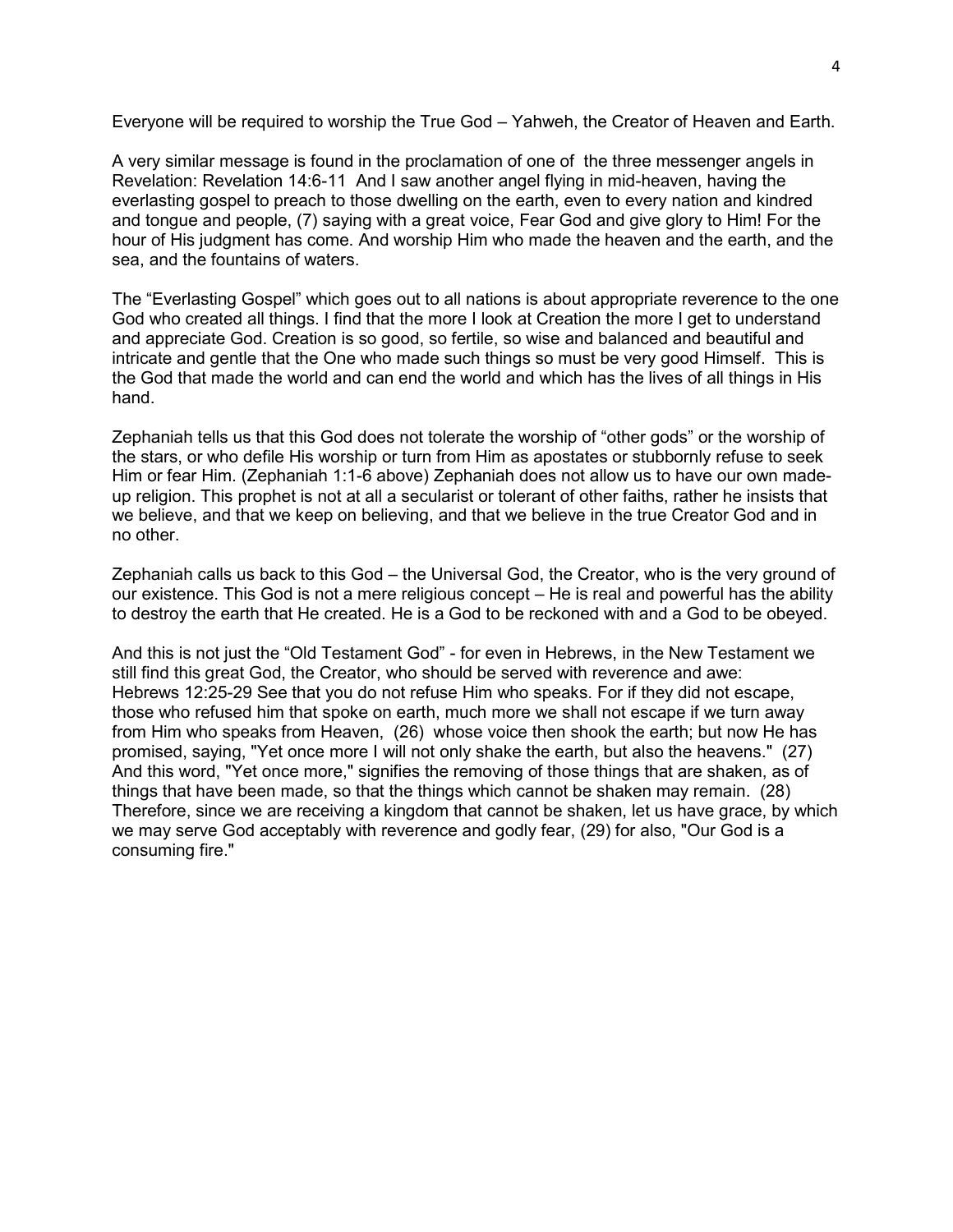## **Zephaniah 1:7-18**

The word of Jehovah which came unto Zephaniah the son of Cushi, the son of Gedaliah, the son of Amariah, the son of Hezekiah, in the days of Josiah the son of Amon, king of Judah. (2) I will utterly consume all things from off the face of the ground, saith Jehovah. (3) I will consume man and beast; I will consume the birds of the heavens, and the fishes of the sea, and the stumblingblocks with the wicked; and I will cut off man from off the face of the ground, saith Jehovah. (4) And I will stretch out my hand upon Judah, and upon all the inhabitants of Jerusalem; and I will cut off the remnant of Baal from this place, and the name of the Chemarim with the priests; (5) and them that worship the host of heaven upon the housetops; and them that worship, that swear to Jehovah and swear by Malcam; (6) and them that are turned back from following Jehovah; and those that have not sought Jehovah, nor inquired after him.

Zephaniah is an Old Testament prophet who prophesied during the reign of Josiah in the  $7<sup>th</sup>$ century BC (639-608 BC). Like many prophets his prophecies have multiple fulfillments –an immediate on in the time of the prophet or soon after – and a distant one fulfilled in Christ and / or the Second Coming. As we study this short series in Zephaniah we will mainly focus on the fulfillment in the Second Coming and issues of general theological application to readers today.

In Zephaniah we see God acting to finally break the power of evil - and then to renew Creation and the people of God. Buddhists, Hindus and Christian Scientists and others claim that evil is not real and is fact an illusion. However Christianity states that it is real, but it is temporary. God took evil seriously and planned the incarnation, the cross and the resurrection to deal with it. This age is "the present evil age" and it will end with the return of the Lord when a new age called "the renewal of all things" will begin. Evil will pass away, it will not last, there will be a final day of reckoning when evil will cease for all eternity and never recur - so that only a world that is only good and loving and true will remain.

But evil will not just vanish, evil is violent by nature and puts up a fight –and it will be a big fight, one that will lead to the end of the world. Zephaniah looks ahead to this day, the "Day of the Lord" and paints the picture for us. "I will utterly consume all things from off the face of the ground, saith Jehovah. (3) I will consume man and beast; I will consume the birds of the heavens, and the fishes of the sea, and the stumbling blocks with the wicked; and I will cut off man from off the face of the ground, saith Jehovah."

God's anger will be principled focused on:

Idolators and fertility worshippers: "I will cut off the remnant of Baal from this place" False Ascetics: "and the name of the Chemarim (idolatrous ascetic priests) with the priests;" ,Astrologers: "and them that worship the host of heaven upon the housetops;" Double-minded - mixing Yahweh worship with pagan worship: "and them that worship, that swear to Jehovah and swear by Malcam;"

Apostates: "and them that are turned back from following Jehovah"

Unbelievers: "and those that have not sought Jehovah, nor inquired after him."

Everyone will be required to worship the True God – Yahweh, the Creator of Heaven and Earth.

A very similar message is found in the proclamation of one of the three messenger angels in Revelation: Revelation 14:6-11 And I saw another angel flying in mid-heaven, having the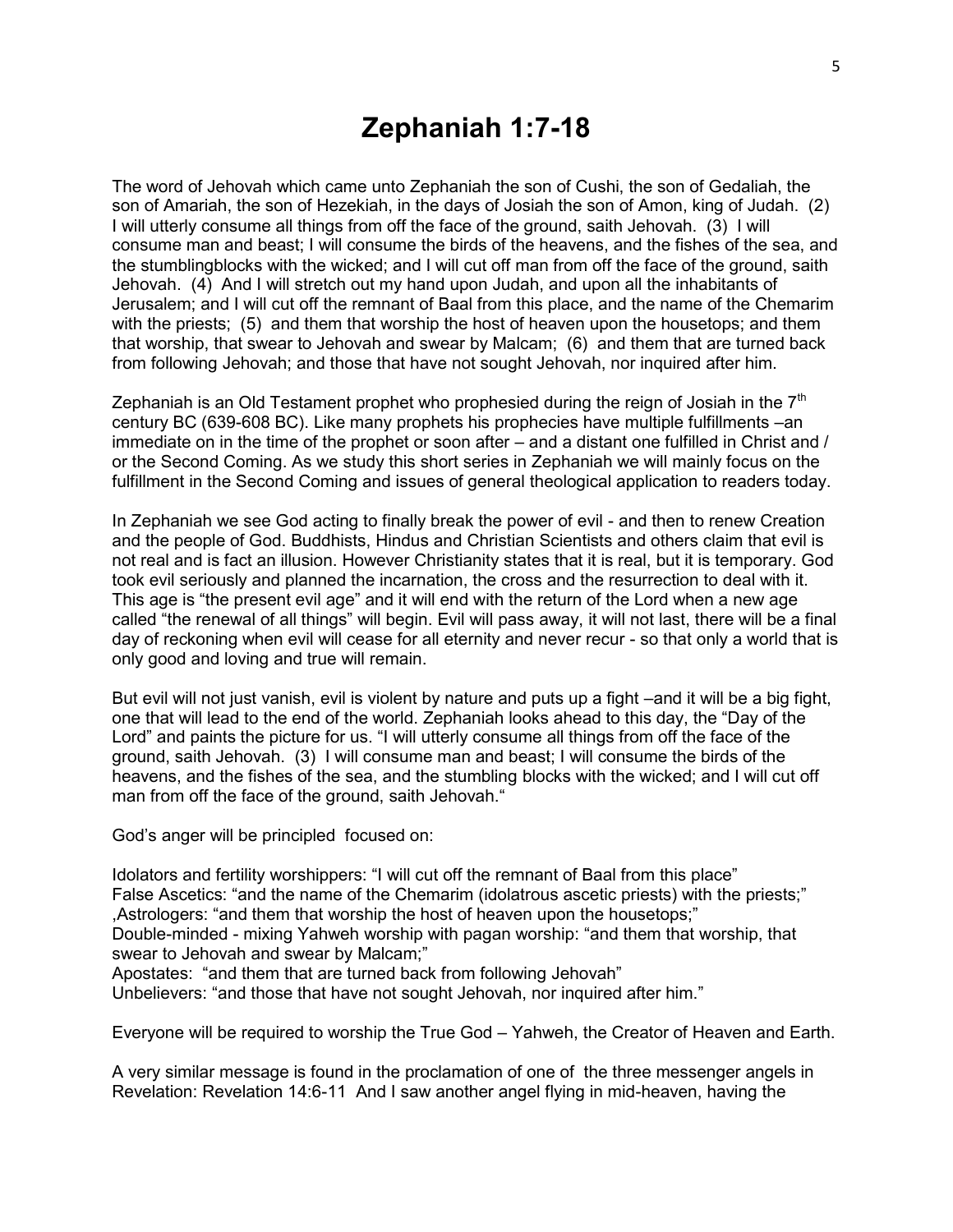everlasting gospel to preach to those dwelling on the earth, even to every nation and kindred and tongue and people, (7) saying with a great voice, Fear God and give glory to Him! For the hour of His judgment has come. And worship Him who made the heaven and the earth, and the sea, and the fountains of waters.

The "Everlasting Gospel" which goes out to all nations is about appropriate reverence to the one God who created all things. I find that the more I look at Creation the more I get to understand and appreciate God. Creation is so good, so fertile, so wise and balanced and beautiful and intricate and gentle that the One who made such things so must be very good Himself. This is the God that made the world and can end the world and which has the lives of all things in His hand.

Zephaniah tells us that this God does not tolerate the worship of "other gods" or the worship of the stars, or who defile His worship or turn from Him as apostates or stubbornly refuse to seek Him or fear Him. (Zephaniah 1:1-6 above) Zephaniah does not allow us to have our own madeup religion. This prophet is not at all a secularist or tolerant of other faiths, rather he insists that we believe, and that we keep on believing, and that we believe in the true Creator God and in no other.

Zephaniah calls us back to this God – the Universal God, the Creator, who is the very ground of our existence. This God is not a mere religious concept – He is real and powerful has the ability to destroy the earth that He created. He is a God to be reckoned with and a God to be obeyed.

And this is not just the "Old Testament God" - for even in Hebrews, in the New Testament we still find this great God, the Creator, who should be served with reverence and awe: Hebrews 12:25-29 See that you do not refuse Him who speaks. For if they did not escape, those who refused him that spoke on earth, much more we shall not escape if we turn away from Him who speaks from Heaven, (26) whose voice then shook the earth; but now He has promised, saying, "Yet once more I will not only shake the earth, but also the heavens." (27) And this word, "Yet once more," signifies the removing of those things that are shaken, as of things that have been made, so that the things which cannot be shaken may remain. (28) Therefore, since we are receiving a kingdom that cannot be shaken, let us have grace, by which we may serve God acceptably with reverence and godly fear, (29) for also, "Our God is a consuming fire."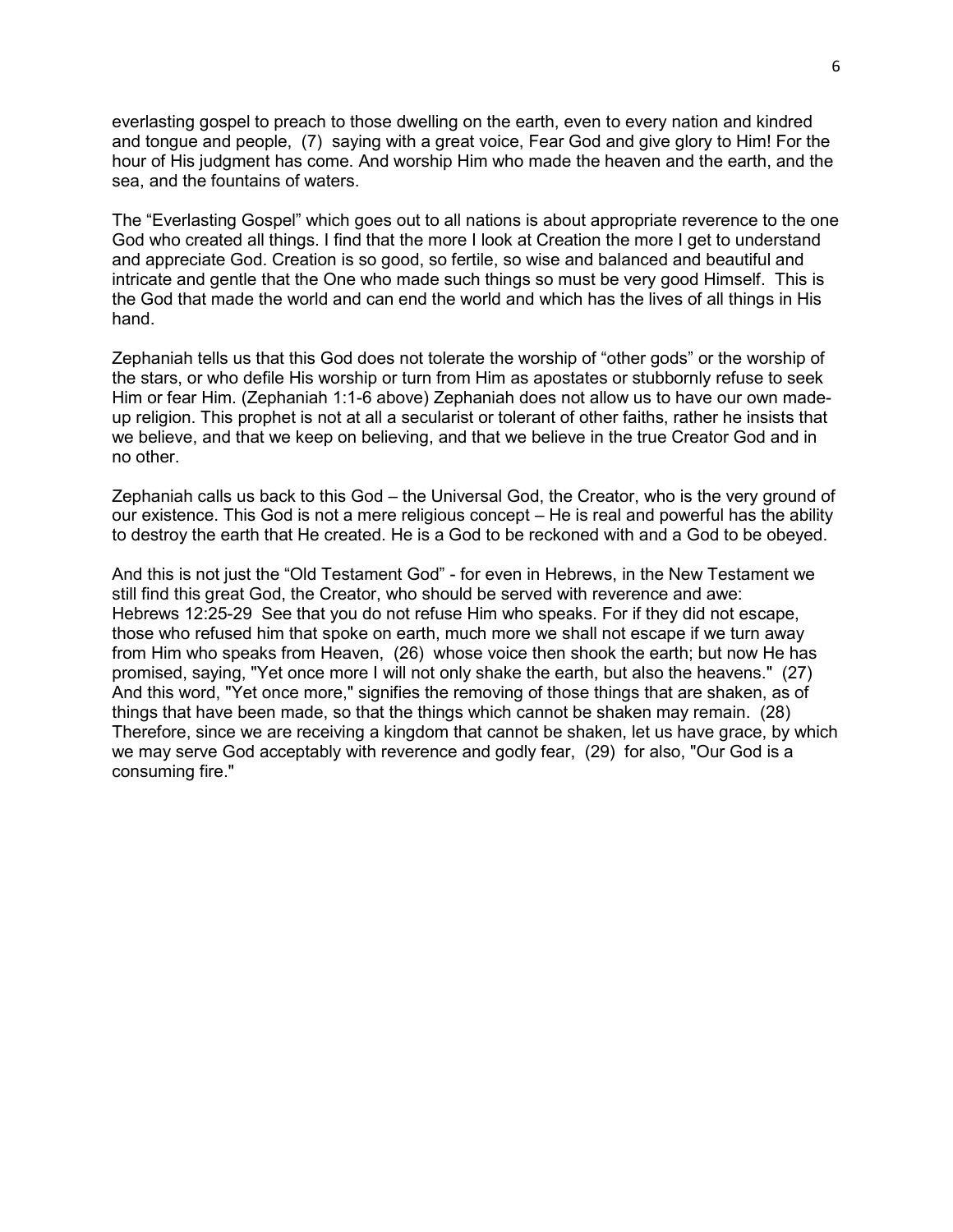#### **Zephaniah 2:1-7**

Gather yourselves together; yea, gather, O nation not desired; (2) before the birth of the decree, the day shall pass like the chaff; yet not before the hot anger of Jehovah comes on you, yet not before the day of Jehovah's anger comes on you. (3) Seek Jehovah, all the meek of the earth who have done His justice; seek righteousness; seek meekness. It may be you shall be hidden in the day of Jehovah's anger. (4) For Gaza shall be forsaken, and Ashkelon a ruin. They shall drive out Ashdod at the noonday, and Ekron shall be rooted up. (5) Woe to the inhabitants of the sea coast, the nation of the Cherethites! The Word of Jehovah is against you: Canaan, the land of the Philistines, I will destroy you, so that no inhabitant survives. (6) And the sea coast will be pastures, meadows of shepherds, and folds for flocks. (7) And the coast shall be for the remnant of the house of Judah; they shall feed on them. In the houses of Ashkelon they shall lie down in the evening, for Jehovah their God shall visit them and turn away their captivity.

Zephaniah chapter 2 predicts judgment on the Philistines, Moab, Ethiopia and Assyria. Most of these judgments fell during the conquests of either Nebuchadnezzar or Alexander the Great.

This prophecy in part concerns the Palestinians - who are the remnant of the old Philistines, and who well in the old Philistine cities such as Gaza. (The term Palestine was coined, (by the Romans I think) to insult the Jews by naming the land after their arch enemies the Philistines.) This prophecy predicts that Israel will occupy Gaza - which is news since Ariel Sharon is proposing a complete Israeli withdrawal from the Gaza strip.

In these judgments a certain type of person will be spared: "Seek Jehovah, all the meek of the earth who have done His justice; seek righteousness; seek meekness. It may be you shall be hidden in the day of Jehovah's anger." The word for meekness (awn-aw) means- humility, lowliness, gentleness. The meek are gently submitted to God, do justice and seek righteousness. These are "dwelling in the center of God's will" and judgment passes them by.

The whole idea of judgment on cities and nations is foreign to most people. Even God's judgments on individuals are hard to accept or many. But even Jesus spoke of judgments on cities: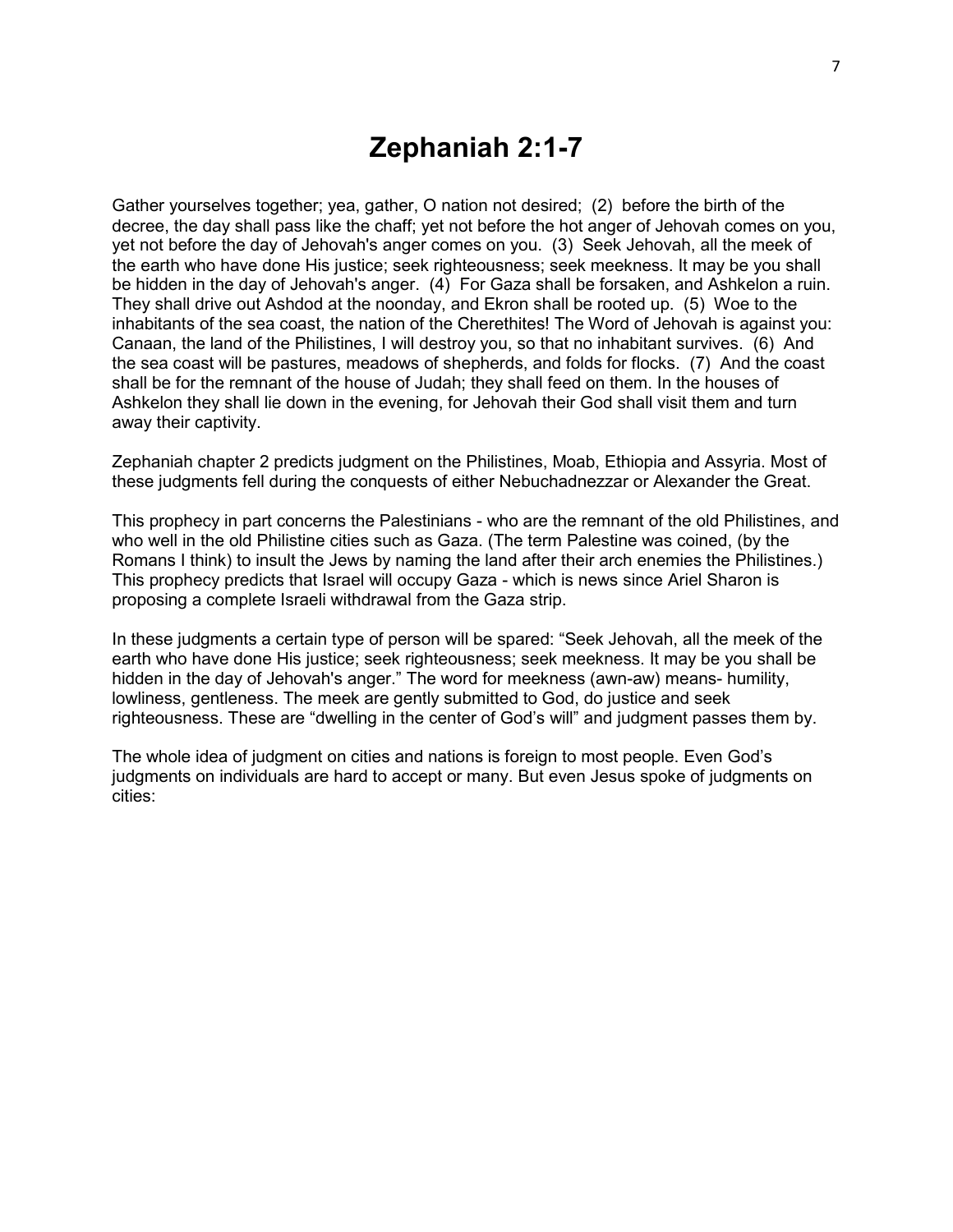### **Zephaniah 2:8-15**

I have heard the reproach of Moab, and the curses of the sons of Ammon, with which they have cursed My people and have magnified themselves on their border. (9) Therefore, as I live, says Jehovah of Hosts, the God of Israel, Surely Moab shall be like Sodom, and the sons of Ammon like Gomorrah; a possession of nettles, and salt pits, and a ruin forever. The remnant of My people shall plunder them, and the remnant of My people shall possess them. (10) They shall have this for their pride, because they have cursed and magnified themselves against the people of Jehovah of Hosts. (11) Jehovah will be frightening to them; for He will make all the gods of the earth lean; each man from his place and all the coastlands of the nations shall bow to Him. (12) You Ethiopians also shall be slain by My sword. (13) And He will stretch out His hand against the north and destroy Assyria, and will make Nineveh a desert and dry like a desert. (14) And flocks shall lie down in her midst, all the beasts of a nation; both the pelican and the bittern shall roost in the capitals of its pillars; a voice shall sing at the window, ruin shall be at the doorsill, for he will bare the cedar-work. (15) This is the rejoicing city, dwelling confidently, who says in her heart, I am, and no other still is. How she has become a ruin, a resting-place for animals! Everyone who passes by her shall hiss; he shall wag his hand.

Those that hate God's people will be overthrown – the resentful, the atheists, the idolaters, hostile religions of other lands and the grand empire builders who want the Church and her ethics swept aside – these will end up as desolate the empires of old.

Verses 8 to 11 deal with the Moabites and Ammonites who actually cursed and reproached Israel and harassed Israel at every opportunity. These have several modern equivalents from hostile terrorist groups blowing up churches, to the ACLU harassing Christians in court to witches and pagans literally cursing pastors and their ministries. They will not be victorious for: "The remnant of My people shall plunder them, and the remnant of My people shall possess them."

We can claim this – so if you feel you are under some sort of hostile persecution you can ask God for the power to "plunder" your enemies –just as Moses "plundered the Egyptians" who persecuted them and oppressed them. We see this in history Rome persecuted Christians – and was later possessed by Christians. The Communist Party in Russia persecuted the Church and later was brought down by prayer meetings! If you are facing hostility at work because of your faith you can ask God to give you victory so that you "plunder and possess" (not in a literal violent sense of course!). If God is for us – who can be against us? (Romans 8:31)

Not only does God plunder the hostile nations He also punishes the religious systems: "Jehovah will be frightening to them; for He will make all the gods of the earth lean; each man from his place and all the coastlands of the nations shall bow to Him." They will be starved of spiritual power and supporters. The old religious systems of Ammon and Moab are now no more and their temples are in ruins. Thus anti-Christian cults and religions like Wicca, Communism and fundamentalist Islam will lose their power and supporters over time, they cannot triumph, they are doomed. God will diminish them. They will end up like the temples of Moab.

Powerful empires often think they can overthrow the Church and act insolently towards the Creator. Yahweh rebukes the Assyrian empire based in Nineveh for such proud ideas: And He will stretch out His hand against the north and destroy Assyria, and will make Nineveh a desert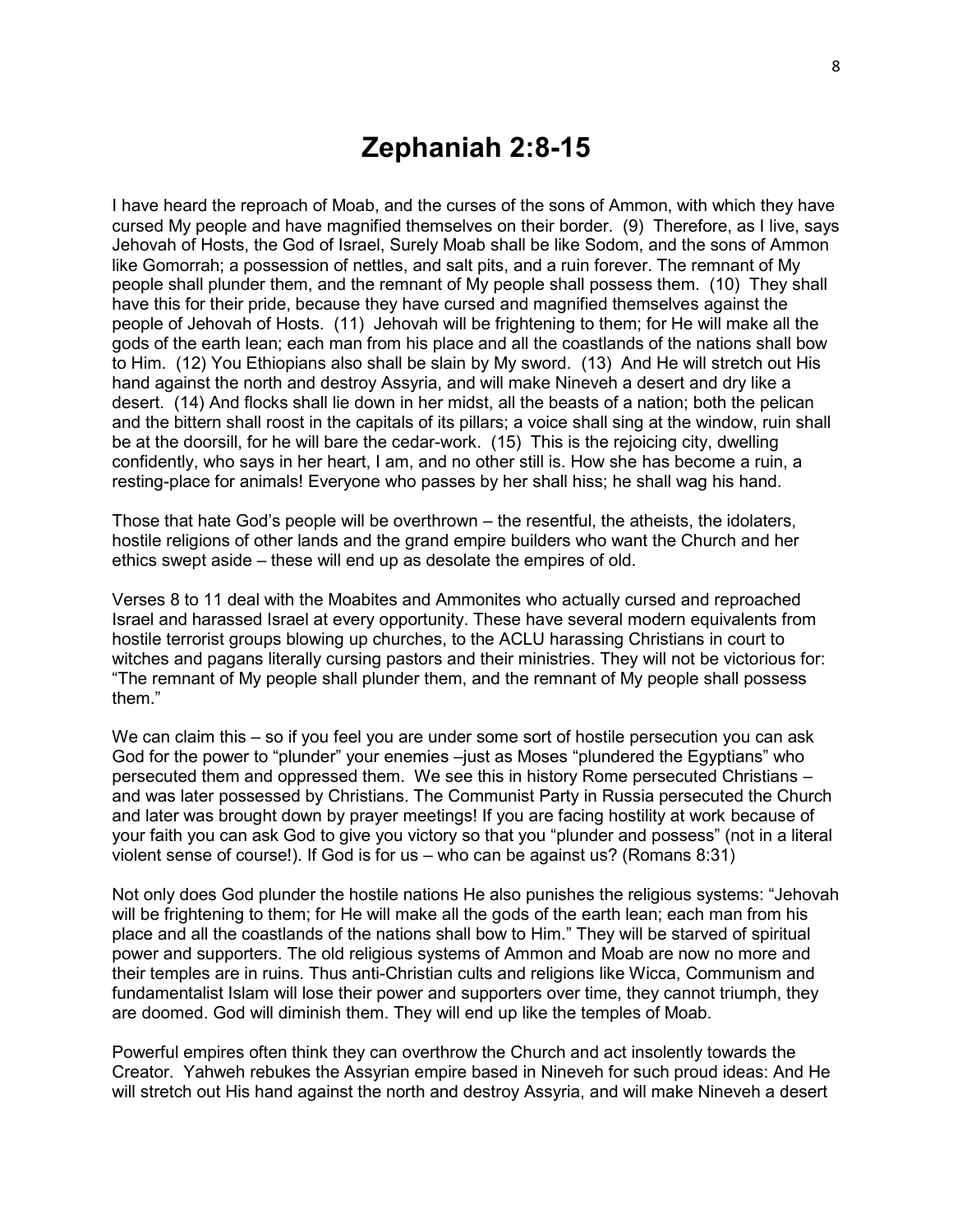and dry like a desert. (14) And flocks shall lie down in her midst, all the beasts of a nation; both the pelican and the bittern shall roost in the capitals of its pillars; a voice shall sing at the window, ruin shall be at the doorsill, for he will bare the cedar-work. (15) This is the rejoicing city, dwelling confidently, who says in her heart, I am, and no other still is. How she has become a ruin, a resting-place for animals! Everyone who passes by her shall hiss; he shall wag his hand.

Nineveh felt untouchable and on top. "This is the rejoicing city, dwelling confidently, who says in her heart, I am, and no other still is." This pride, this self-exaltation, brings desolation and ruin. "How she has become a ruin, a resting-place for animals! Everyone who passes by her shall hiss; he shall wag his hand." This is the Enron syndrome of untouchability. I saw it first hand when I worked as a 17 year old office boy in a major finance firm in Australia that went bankrupt in the early-70's. As the office boy sorting through the piles of accounts for the auditors I was looking at the dreadful figures with astonishment yet all around me were people saying "we are the biggest, we cannot go bankrupt". Pride leads to silly actions and great blindness that results in desolation.

Not only does it lead to physical desolation it results in spiritual desolation as in "being haunted" for that is the import of: "And flocks shall lie down in her midst, all the beasts of a nation; both the pelican and the bittern shall roost in the capitals of its pillars; a voice shall sing at the window, ruin shall be at the doorsill, for he will bare the cedar-work. " This is also the fate of the final Babylon: "Revelation 18:2 And he cried mightily with a strong voice, saying, Babylon the great has fallen, has fallen! And it has become the dwelling-place of demons, and a prison of every unclean spirit, and a cage of every unclean bird which has been hated,"

This is well captured by Shelley in his famous poem Ozymandias about a famous statue of the Egyptian Pharaoh Ramses II :

#### **Ozymandias**

I met a traveler from an antique land Who said: Two vast and trunkless legs of stone Stand in the desert. Near them, on the sand, Half sunk, a shattered visage lies, whose frown, And wrinkled lip, and sneer of cold command, Tell that its sculptor well those passions read, Which yet survive, stamped on these lifeless things, The hand that mocked them, and the heart that fed, And on the pedestal these words appear: *"My name is Ozymandias, King of Kings: Look upon my works, ye Mighty, and despair!"* Nothing beside remains. Round the decay Of that colossal wreck, boundless and bare The lone and level sands stretch far away.

-Percy Bysshe Shelley 1792-1822

This desolate haunting can sometimes be palpably felt in the offices and buildings of organizations that have defied God – old Communist party headquarters, desolate cult temples, and the like. The Kingdom of God seems fragile - but is in fact indestructible and Jesus Christ is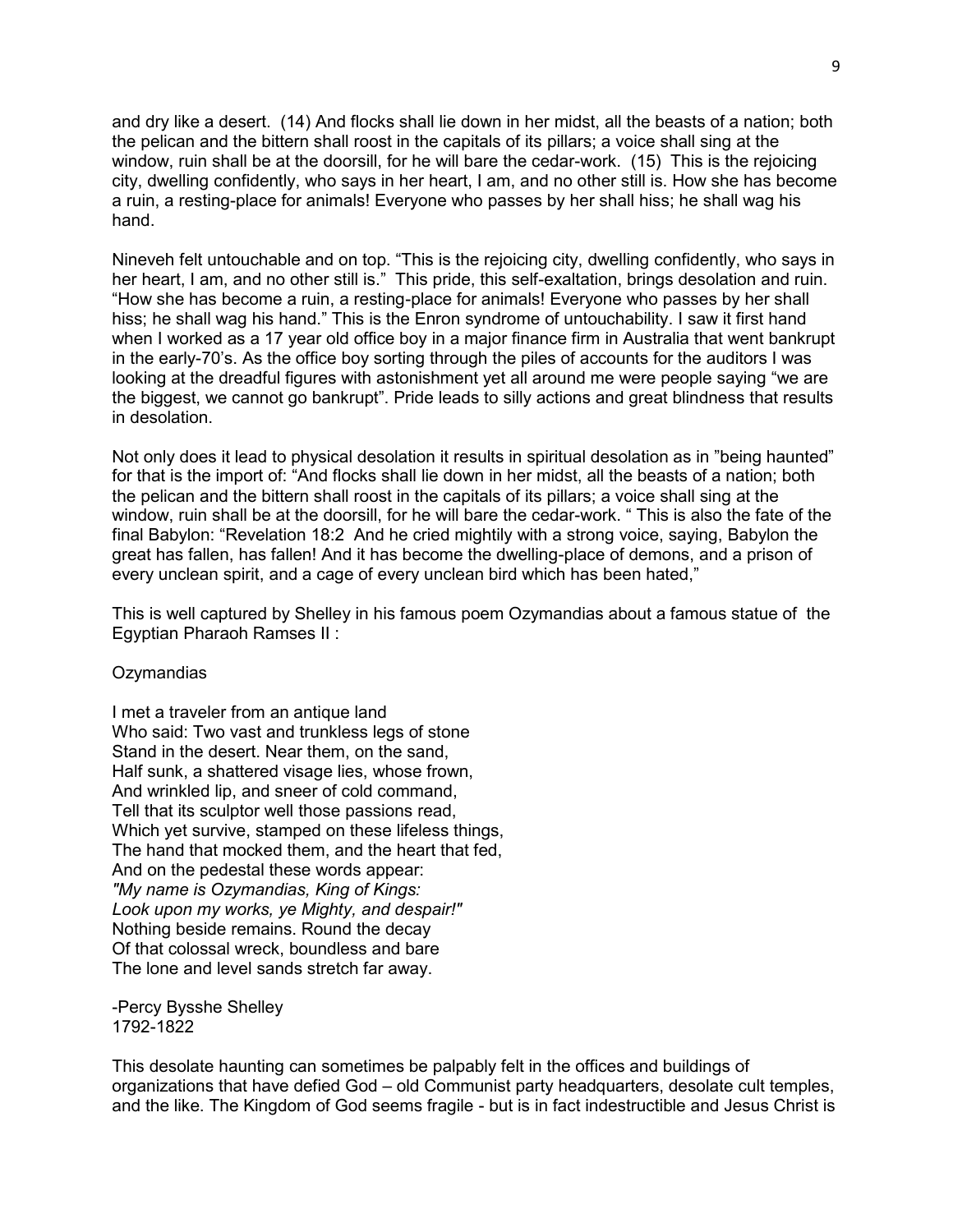the Stone on which others break themselves and fall. Do not fear for the Church, it will survive while Empires crumble into dust.

Revelation 11:15 And the seventh angel sounded. And there were great voices in Heaven, saying, The kingdoms of this world have become the kingdoms of our Lord, and of His Christ. And He will reign forever and ever.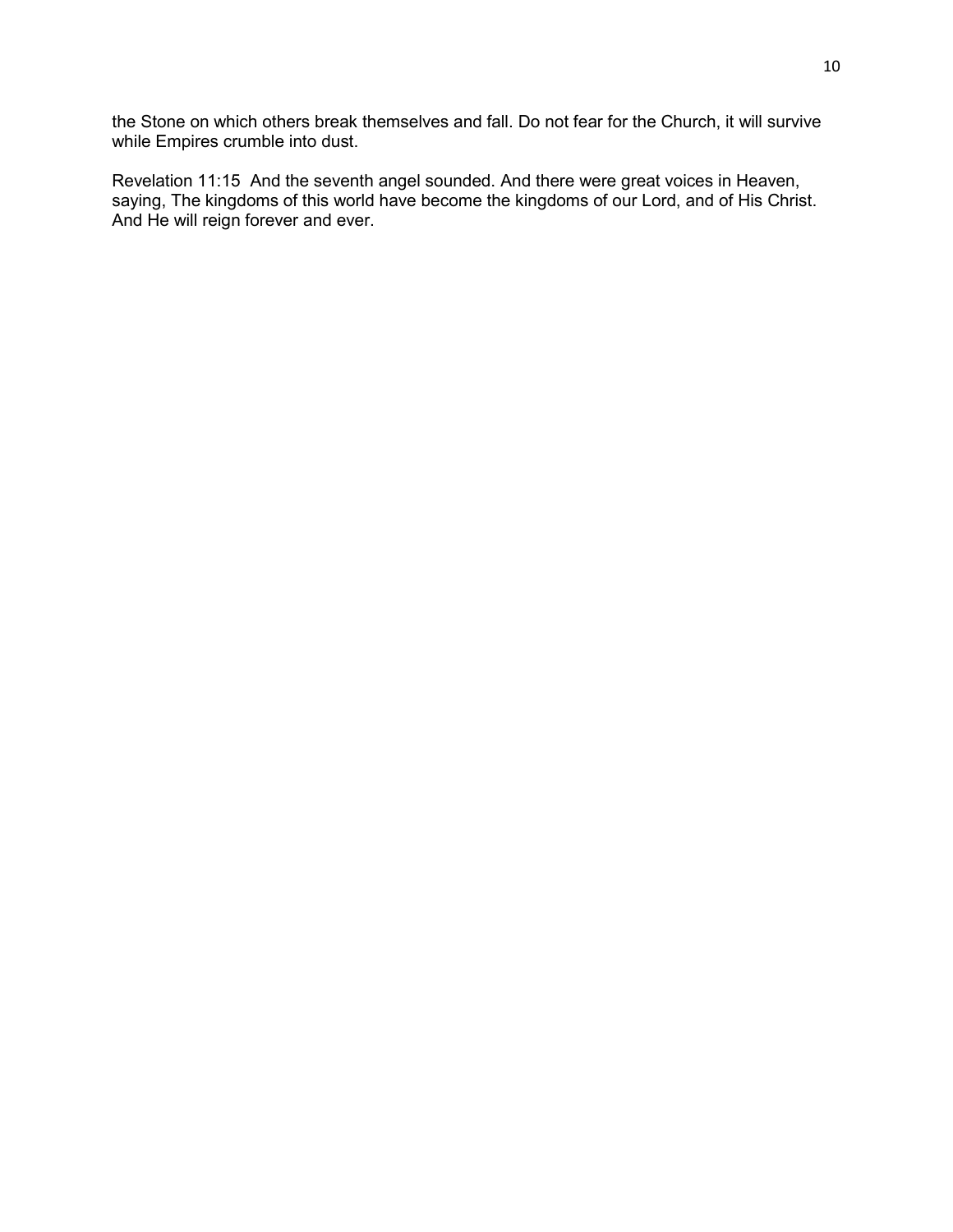## **Zephaniah 3:1-10**

Woe to her that is rebellious and polluted! to the oppressing city! (2) She obeyed not the voice; she received not correction; she trusted not in Jehovah; she drew not near to her God. (3) Her princes in the midst of her are roaring lions; her judges are evening wolves; they leave nothing till the morrow. (4) Her prophets are light and treacherous persons; her priests have profaned the sanctuary, they have done violence to the law. (5) Jehovah in the midst of her is righteous; he will not do iniquity; every morning doth he bring his justice to light, he faileth not; but the unjust knoweth no shame. (6) I have cut off nations; their battlements are desolate; I have made their streets waste, so that none passeth by; their cities are destroyed, so that there is no man, so that there is no inhabitant. (7) I said, Only fear thou me; receive correction; so her dwelling shall not be cut off, according to all that I have appointed concerning her: but they rose early and corrupted all their doings. (8) Therefore wait ye for me, saith Jehovah, until the day that I rise up to the prey; for my determination is to gather the nations, that I may assemble the kingdoms, to pour upon them mine indignation, even all my fierce anger; for all the earth shall be devoured with the fire of my jealousy. (9) For then will I turn to the peoples of a pure language, that they may all call upon the name of Jehovah, to serve him with one consent. (10) From beyond the rivers of Ethiopia my suppliants, even the daughter of my dispersed, shall bring mine offering.

God is faithful – even if we are faithless, and God is righteous even if all men are corrupt.

God says of Jerusalem: "Her princes in the midst of her are roaring lions; her judges are evening wolves; they leave nothing till the morrow. (4) Her prophets are light and treacherous persons; her priests have profaned the sanctuary, they have done violence to the law. But Zephaniah says of God: "Jehovah in the midst of her is righteous; he will not do iniquity; every morning doth he bring his justice to light, he faileth not."

A culture can come to love sin so much that it cannot depart from it. The leaders care only for themselves, nothing is held truly sacred, the holy is profaned and the law is violated. It reaches a point where the society refuses to accept correction, "she received not correction; she trusted not in Jehovah; she drew not near to her God." and the prophets are scoffed at and "the unjust knoweth no shame".

Even in the midst of such a situation God is not completely absent. He is still there for "Jehovah in the midst of her is righteous". Neither is God the source of the evil "he will not do iniquity" but in fact is opposed to it "every morning doth he bring his justice to light". Sometimes we say "Why does God allow such and so to occur?" The plain fact is that God does not allow wickedness – He forbids it utterly. God does not allow murder or rape or theft or injustice. God forbids them and punishes them and prophesies against them and raises up governments to arrest and convict those that do them. (Romans 13:1-8)

When God's instruments for justice (the leadership, priests and government) fail and become corrupt then God continues to forbid evil and acts in direct divine judgment on sin. " for my determination is to gather the nations, that I may assemble the kingdoms, to pour upon them mine indignation, even all my fierce anger; for all the earth shall be devoured with the fire of my jealousy."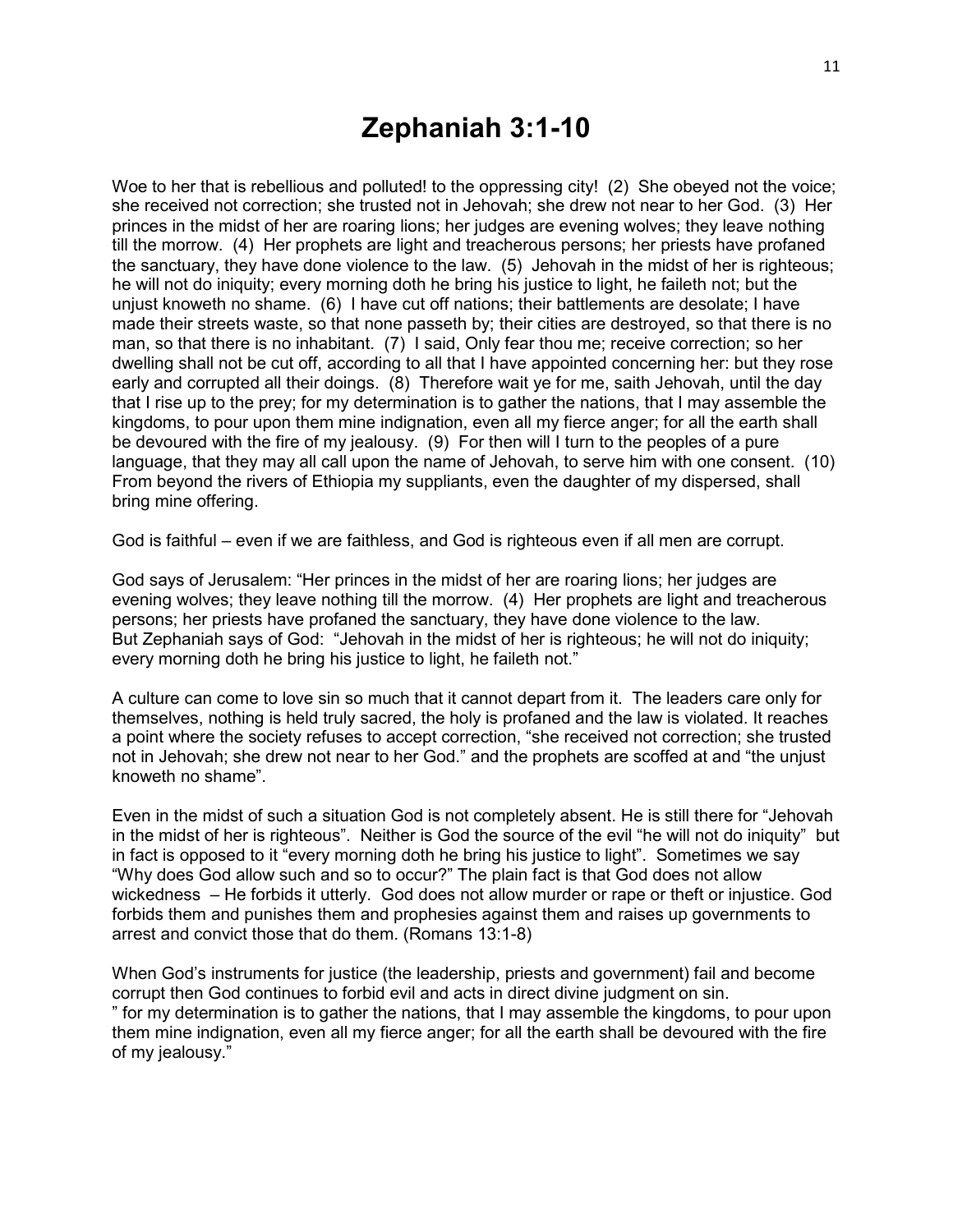Yet this is not completely predetermined – repentance can change things: "I said, Only fear thou me; receive correction; so her dwelling shall not be cut off, according to all that I have appointed concerning her: .…" Thus God is saying that He has seen the mess and appointed judgment but that repentance would change things. "Only fear thou me; receive correction; so her dwelling shall not be cut off". If Israel had received correction and listened to God then Jerusalem would have been spared. We see a similar situation in the book of Jonah where Nineveh does repent – and God turns back from judging the great city.

Thus God is responsive to moral change on the part of His people. God looks for us to listen to Him. As Alcoholics Anonymous has demonstrated The most wretched alcoholic who makes an inventory of their sin and truly turns their life over to God will find mercy and release. God hears the repentant – as the parable of the Pharisee and the publican so clearly tells us: Luke 18:13-14 But the publican, standing afar off, would not lift up so much as his eyes unto heaven, but smote his breast, saying, God, be thou merciful to me a sinner. (14) I say unto you, This man went down to his house justified rather than the other: for every one that exalteth himself shall be humbled; but he that humbleth himself shall be exalted.

Repentance delights God and all the angels in heaven: "Luke 15:7 I say unto you, that even so there shall be joy in heaven over one sinner that repents, more than over ninety and nine righteous persons, who need no repentance."

Do born-again Christians need to repent after conversion? Not in the sense of whole-of-life repentance but certainly in the many acts of repentance that accompany sanctification – repenting of a certain sin, repenting of an angry disposition, repenting of being a gossip, or even repenting over financial dishonesty. God wants us to face up to our sin, to heed His voice, to receive correction and to deal with it once and for all.

Zephaniah tells us that God punishes the nations, to break the power of sin and to make a pure and holy people who worship Him: "For then will I turn to the peoples of a pure language, that they may all call upon the name of Jehovah, to serve him with one consent. From beyond the rivers of Ethiopia my suppliants, even the daughter of my dispersed, shall bring mine offering." Or as Jesus says: "John 4:23 But the hour cometh, and now is, when the true worshippers shall worship the Father in spirit and truth: for such doth the Father seek to be his worshippers."

To sum up: God seeks pure hearted people who will worship Him in Spirit and in truth. When we are out of tune with the Spirit, or away from the Truth we need to receive correction and repent. God will always be in our midst as a righteous and faithful God who does no iniquity – and He will speak to us – and we must listen!.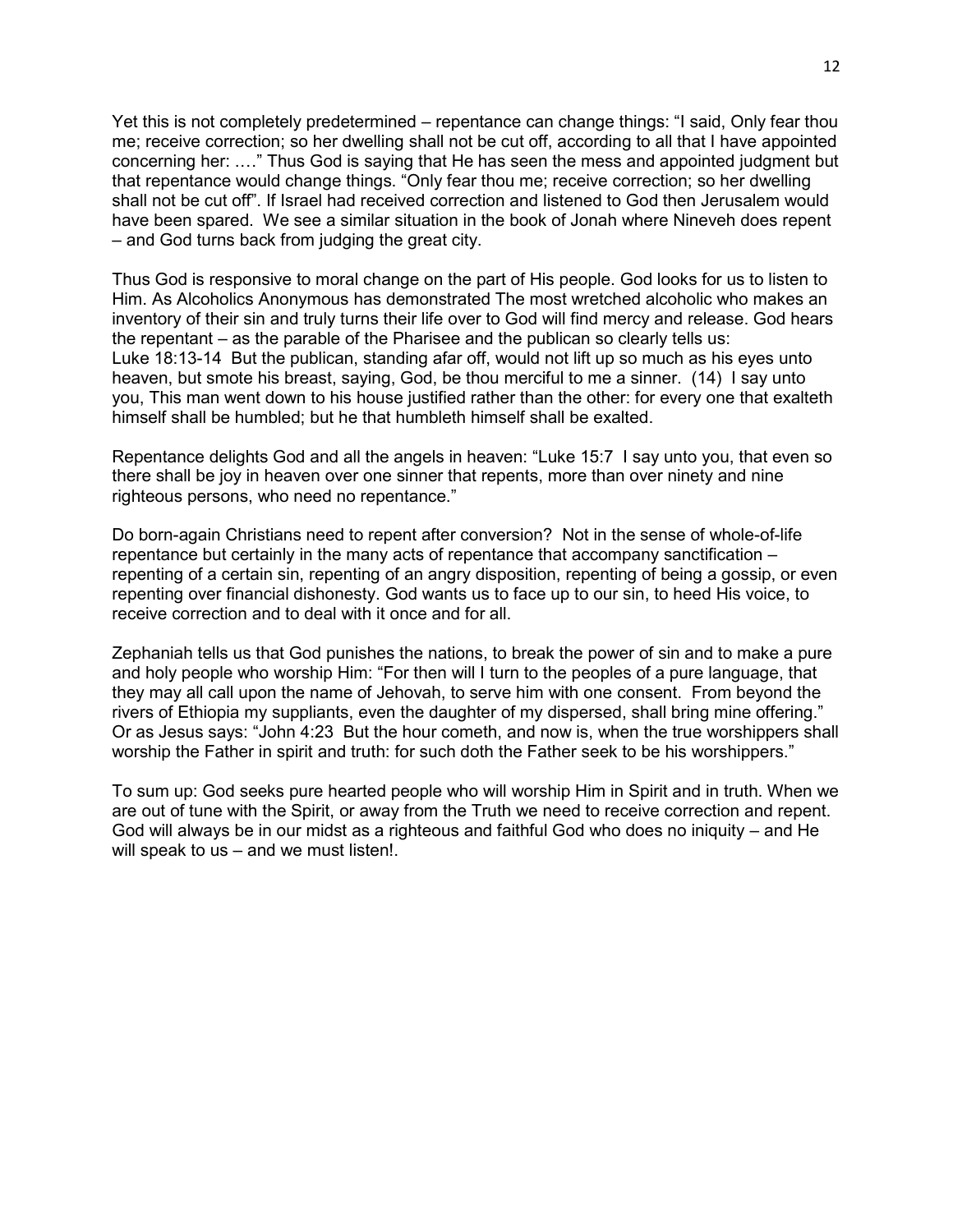## **Zephaniah 3:11-20**

In that day you shall not be ashamed for all your doings in which you have transgressed against Me; for then I will withdraw from your midst those who rejoice in your pride, and you shall never again be proud in My holy mountain. (12) I will also leave in your midst a poor and weak people, and they shall trust in the name of Jehovah. (13) The remnant of Israel shall not do iniquity nor speak lies, and a deceitful tongue shall not be found in their mouth; for they shall feed and lie down, and none shall make them afraid. (14) Sing, O daughter of Zion; shout, O Israel; be glad and rejoice with all the heart, O daughter of Jerusalem. (15) Jehovah has turned off your judgments; He has cast out your enemy. The king of Israel, Jehovah, is in your midst; you shall not fear evil any more. (16) In that day it shall be said to Jerusalem, Fear not! Do not let not your hands droop, Zion. (17) Jehovah your God is mighty in your midst; He will save, He will rejoice over you with joy; He is silent in His love; He rejoices over you with joyful shout. (18) I will gather the afflicted ones from the appointed place; they were from you, a lifting up of reproach over her. (19) Behold, at that time I will deal with all those who afflict you. And I will save her who is lame, and gather her who was driven out. And I will give them for a praise and for a name in all the land of their shame. (20) In that time I will bring you, even in the time that I gather you; for I will give you for a name and for a praise among all the peoples of the earth, when I turn back your captivity before your eyes, says Jehovah.

God judges but God also restores.

God's aim is to build a safe and loving world: "for they shall feed and lie down, and none shall make them afraid." Where even the "poor and weak people" (verse 12) and the lame and the rejected (verse 19) are safe and have no need to fear.

In order to produce a safe world there needs to be a change in attitude "and you shall never again be proud in My holy mountain" as well as in moral character: "The remnant of Israel shall not do iniquity nor speak lies,.." It is evident that a good world cannot be established where people are proud or iniquitous or full of lies and deceit. These things must go! A good world is not achieved simply by having more advanced technology – it also requires good people with good hearts. For it is out of the heart that evil proceeds (Mark 7:21-23) – and so the gospel, with its power to change the human heart, is the necessary foundation for a truly functional society.

In God's new order sin is forgiven and the Devil is bound, "Jehovah has turned off your judgments; He has cast out your enemy." The judgments are turned off, sin is forgiven, we have passed from death to life, and there is no condemnation for those who are in Christ Jesus and who walk according to the Spirit (Romans 8:1).

God also gets rid of the power of the Devil and delivers us from being assailed by Satan "He has cast out your enemy". God will not condemn us and Satan is not allowed to.

"The king of Israel, Jehovah, is in your midst; you shall not fear evil any more. " We are not just forgiven then left alone to fend for ourselves – God comes into our midst in the name of Jesus and in the presence and power of the Holy Spirit:

#### Matthew 18:20

For where two or three are gathered together in my name, there am I in the midst of them.